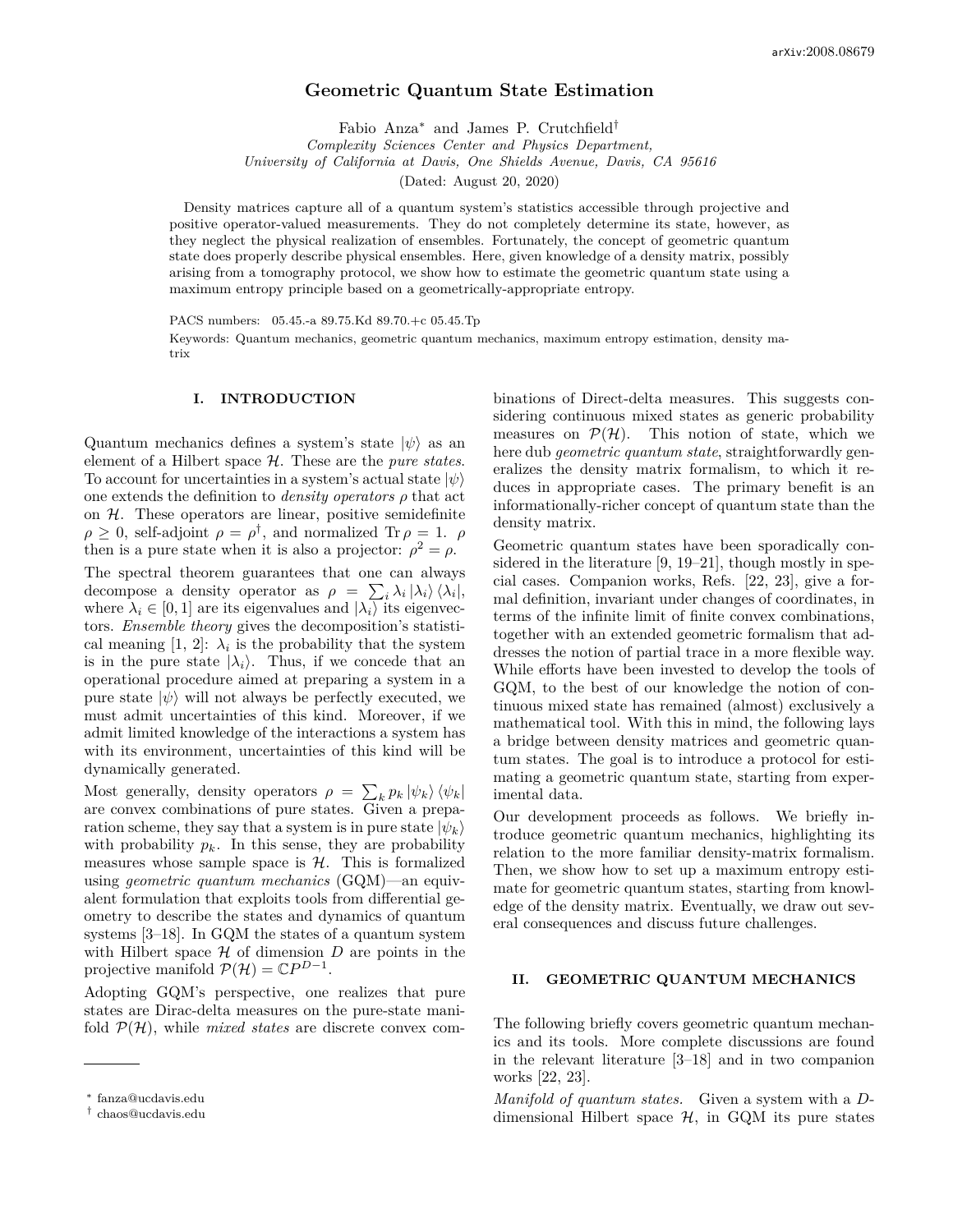are points in the complex projective manifold  $\mathcal{P}(\mathcal{H}) =$  $\mathbb{C}P^{D-1}$ . To give coordinates we fix an arbitrary basis  $\{|e_{\alpha}\rangle\}_{\alpha=0}^{D-1}$  of H. In this way, a pure state  $|\psi\rangle$  is parametrized by *D* complex and homogeneous coordinates  $Z = \{Z^{\alpha}\}\text{, up to normalization and an overall}$ phase:

$$
|\psi\rangle = \sum_{\alpha=0}^{D-1} Z^{\alpha} |e_{\alpha}\rangle ,
$$

where  $Z \in \mathbb{C}^D$ ,  $Z \sim \lambda Z$ , and  $\lambda \in \mathbb{C}/\{0\}$ . In the case of a single qubit, for example, we have  $Z_{\text{qubit}} =$  $(\sqrt{p_0}e^{i\nu_0}, \sqrt{p_1}e^{i\nu_1}).$ 

 $Measurements.$  Quantum measurements on  $H$  are modeled using *positive operator-valued measurements* (POVMs) as follows.  ${E_j}_{j=1}^n$  are collections of Hermitian, nonnegative operators  $E_j \geq 0$ , called *effects*. They are decompositions of the identity  $\sum_{j=1}^{n} E_j = \mathbb{I}$ . In GQM they are described by finite collections of *n* real and nonnegative functions  $E_i(Z) \geq 0$  on  $\mathcal{P}(\mathcal{H})$ :

$$
E_j(Z) = \sum_{\alpha,\beta} (E_j)_{\alpha,\beta} Z^{\alpha} \overline{Z}^{\beta} ,
$$

where  $E_{\alpha,\beta} = E^*_{\beta,\alpha}$  and whose sum is always equal to the constant function 1:  $\sum_{j=1}^{n} E_j(Z) = 1$ . For POVMs, observables  $\mathcal O$  are also real quadratic functions:

$$
\mathcal{O}(Z) = \sum_{\alpha,\beta=1}^D \mathcal{O}_{\alpha,\beta} Z^{\alpha} \overline{Z}^{\beta}
$$

*,*

where  $\mathcal{O}_{\alpha,\beta} = \mathcal{O}_{\alpha,\beta}^*$ .

*Geometric quantum states.* Complex projective spaces, such as as  $\mathcal{P}(\mathcal{H})$ , have a preferred metric  $g_{FS}$  and a related volume element  $dV_{FS}$ , called the *Fubini-Study volume element*. The details surrounding these go beyond our present purposes. Fortunately, it is sufficient to give  $dV_{FS}$ 's explicit form in the coordinate system we use for concrete calculations. The latter is the "probability + phase" coordinate system:  $Z^{\alpha} = \sqrt{p_{\alpha}}e^{i\nu_{\alpha}}$ :

$$
dV_{FS} = \sqrt{\det g_{FS}} \prod_{\alpha=0}^{D-1} dZ^{\alpha} d\overline{Z}^{\alpha}
$$

$$
= \prod_{\alpha=1}^{D-1} \frac{dp_{\alpha} d\nu_{\alpha}}{2} .
$$

In GQM, quantum states convey information about the ways real values are associated to observables and POVMs. Thus, it is quite natural to describe the latter as real-valued functionals  $P[O]$  that, via a probability measure on  $\mathcal{P}(\mathcal{H})$ , associate a number to an element  $\mathcal O$ of the algebra A of observables:

$$
P_q[\mathcal{O}] = \int_{\mathcal{P}(\mathcal{H})} q(Z)\mathcal{O}(Z)dV_{FS} ,
$$

where  $\mathcal{O} \in \mathcal{A}$  and  $q(Z) \geq 0$  is the normalized distribution associated with the functional *P*:

$$
P_q[\mathbb{I}] = \int_{\mathcal{P}(\mathcal{H})} q(Z) dV_{FS} = 1.
$$

In this setting, since pure states  $|\psi_0\rangle$  are points in  $\mathcal{P}(\mathcal{H})$ , they are associated to functionals with Dirac-delta distributions  $p_0(Z) = \delta [Z - Z_0]$ :

$$
P_0[\mathcal{O}] = \int_{\mathcal{P}(\mathcal{H})} \tilde{\delta}(Z - Z_0) \mathcal{O}(Z) dV_{FS} ,
$$

where  $\delta(Z - Z_0)$  is shorthand for a coordinate-covariant Dirac-delta in arbitrary coordinates. In homogeneous coordinates this reads:

$$
\tilde{\delta}(Z - Z_0) \coloneqq \frac{1}{\sqrt{\det g_{FS}}} \prod_{\alpha=0}^{D-1} \delta(X - X_0) \delta(Y - Y_0) ,
$$

where  $Z = X + iY$ . In  $(p_{\alpha}, \nu_{\alpha})$  coordinates this becomes:

$$
\tilde{\delta}(Z - Z_0) = \prod_{\alpha=1}^{D-1} 2\delta(p_\alpha - p_\alpha^0)\delta(\nu_\alpha - \nu_\alpha^0) ,
$$

where the coordinate-invariant nature of the functionals *P*<sub>*p*</sub>[*O*] is manifest. Mixed states  $\rho = \sum_j \lambda_j |\lambda_j\rangle \langle \lambda_j|$  are thus convex combinations of these Dirac-delta functionals:  $p_{\text{mix}}(Z) = \sum_{j} \lambda_j \tilde{\delta}(Z - Z_j)$ , where  $Z_j \leftrightarrow |\lambda_j\rangle$ . The distribution *q*(*Z*) is called a *geometric quantum state*.



Figure 1. If the barycenter of two density matrices is the same, as for  $\rho_A$  and  $\rho_B$ , the standard formalism of quantum mechanics regards them as identical, while they are not. The difference is seen using the geometric formalism. *P<sup>A</sup>* and *P<sup>B</sup>* are two Dirac-delta distributions peaked on different antipodal points of the Bloch sphere.

*Density matrix formalism.* Geometric quantum states are logically prior to density matrices, essentially for two reasons. First, the latter can be computed from the former, as follows:

$$
\rho_{\alpha\beta}^q = P_q[Z^{\alpha} \overline{Z}^{\beta}] \tag{1}
$$

$$
= \int_{\mathcal{P}(\mathcal{H})} dV_{FS} q(Z) Z^{\alpha} \overline{Z}^{\beta} . \tag{2}
$$

Second, the correspondence is many-to-one: many different geometric quantum states can have the same density matrix. Indeed, while the geometric quantum state  $q(Z)$ addresses the system's state, the density matrix addresses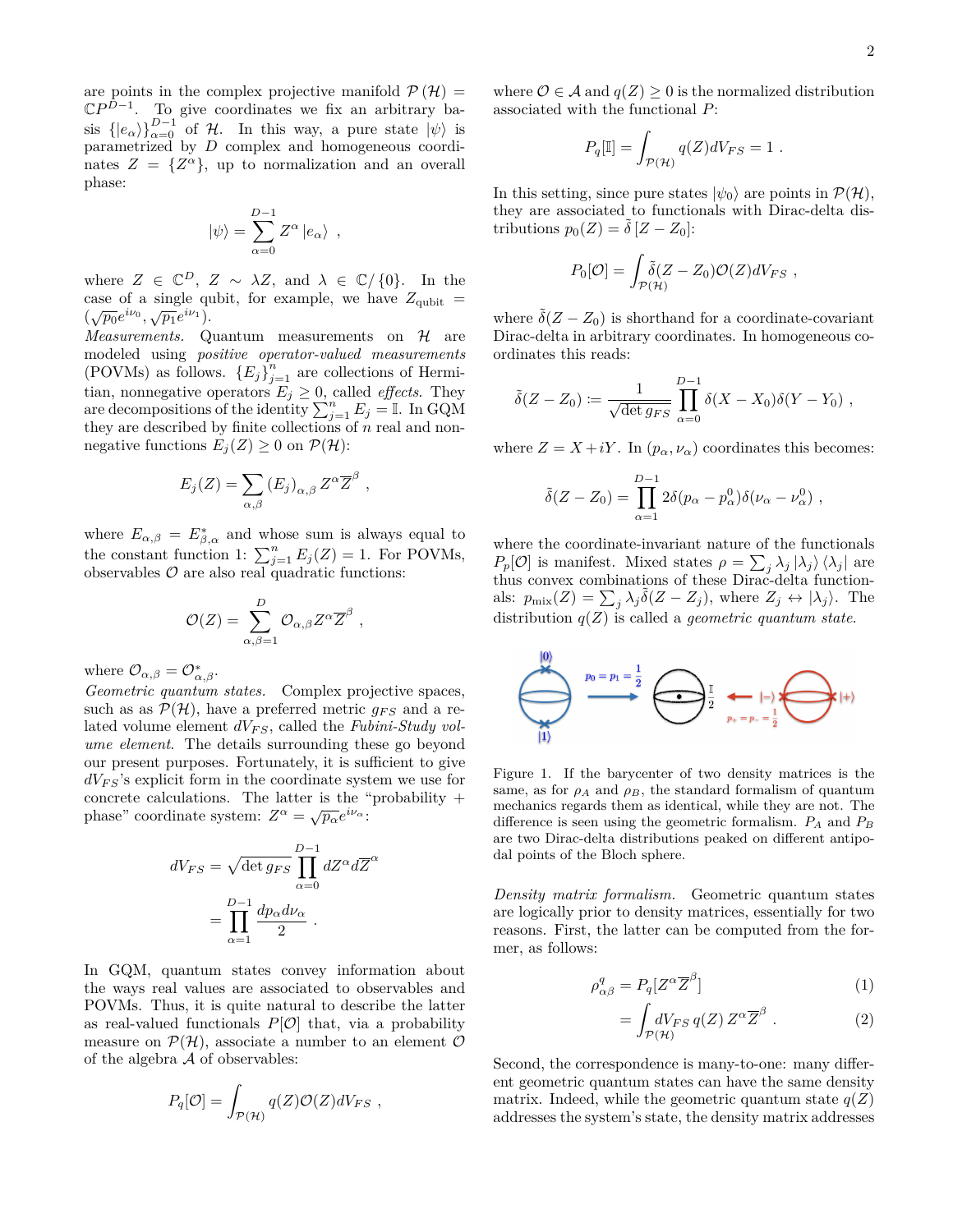the statistics of POVM outcomes, provided that the state is  $q(Z)$ . Going from  $q(Z)$  to  $\rho_{\alpha\beta}^q$  actually erases most information about the detailed statistics of the quantum state and preserves only its POVM statistics.

Figure 1 illustrates this. Prepare an ensemble with equally-likely copies of states  $|0\rangle$  and  $|1\rangle$  or of states  $|+\rangle$  and  $|-\rangle$ . While the density matrix is the same for both, the geometric quantum state  $q(Z)$  of the system is not. Due to this, the density matrix contains no information about the physical realization of the ensemble of a quantum system. For a more thorough discussion on this point see Ref. [22].

This observation is particularly relevant in information processing, as found in quantum computing. There, one is not only interested in measurement outcomes, but must understand, predict, and control how a quantum system changes its behavior due to external signals. By focusing only on the density matrix we lack an appropriate characterization of the ensemble producing the pure states and, therefore, miss a wealth of information that can help in manipulating quantum states.

With this set up and the key issues of state representation laid out, we are now ready to imagine a state preparation protocol and a tomographically-complete [24] set of POVMs that allows to recover the density matrix from measurements. As we argued, this information is insufficient to recover the geometric quantum state. To fill the gap we invoke the maximum entropy paradigm, which provides a principled and well-understood procedure with which to infer a probability distribution from partial knowledge.

# **III. MAXIMUM GEOMETRIC QUANTUM ENTROPY**

*Maximum entropy estimation* [25–27] is applied ubiquitously in science and engineering. Its predictive power has enjoyed marked empirical successes, especially when addressed to systems consisting of large numbers of degrees of freedom or when confronted with much missing microscopic information. Here, we adapt this well-known technique to geometric quantum mechanics.

The relevant entropy is the equivalent of Shannon's differential entropy [27] on a manifold. We call it *geometric quantum entropy*. Given a continuous and smooth probability distribution  $q(Z)$  it is defined:

$$
H_G = -\int_{\mathcal{P}(\mathcal{H})} dV_{FS} \, q(Z) \log q(Z) \,. \tag{3}
$$

This was first considered, to the best of our knowledge, by Ref. [28]. Its role in quantum thermodynamics and statistical mechanics was recently explored by the authors in Ref. [23]. Here, we do not dwell on the conceptual implications of using  $H_G$  in place of the von Neumann

quantum entropy *S*. We simply note that  $H_G$  is a generalized version of the latter, to which it reduces when  $q(Z)$  is a convex sum over Dirac-delta distributions.

The goal in maximum entropy estimation is to find  $H_G$ 's maximum given the constraints  $\mathcal{C}_N = 0$  (normalization) and  $\mathcal{C}_{\alpha\beta} = 0$  (a fixed density matrix  $P_q[Z^{\alpha} \overline{Z}^{\beta}] = \rho_{\alpha\beta}$ ):

$$
\mathcal{C}_N := \int_{\mathcal{P}(\mathcal{H})} dV_{FS} \, q(Z) - 1 \,, \tag{4a}
$$

$$
\mathcal{C}_{\alpha,\beta} := \int_{\mathcal{P}(\mathcal{H})} dV_{FS} \ q(Z) Z^{\alpha} \overline{Z}^{\beta} - \rho_{\alpha\beta} \ , \tag{4b}
$$

for all  $\alpha$  and  $\beta$ .

Applying Lagrange multipliers for the maximization, we define:

$$
\Lambda[\vec{\lambda}, \gamma, q(Z)] = H_G[q(Z)] - \sum_{\alpha, \beta} \lambda_{\alpha\beta} C_{\alpha\beta} - \gamma C_N . \quad (5)
$$

Variation with respect to the Lagrange's multipliers *γ* and  $\{\lambda_{\alpha\beta}\}\$  impose the constraints  $\mathcal{C}_{\alpha\beta} = 0$  for all  $\alpha, \beta$  and  $\mathcal{C}_N = 0$ . Note that since  $\rho = \rho^{\dagger}$  not all  $\lambda$ s are linearly independent as  $\lambda_{\alpha\beta} = \lambda_{\beta\alpha}^*$ . The functional derivative with respect to the probability distribution  $q(Z)$  gives:

$$
\log q(Z) = -(1+\gamma) - \sum_{\alpha,\beta} Z^{\alpha} \overline{Z}^{\beta} \lambda_{\alpha\beta} .
$$

This eventually turns into the following maximum entropy estimate:

$$
q_{\rm ME}(Z) = \frac{e^{-\sum_{\alpha,\beta=1}^{D} \lambda_{\alpha\beta} Z^{\alpha} \overline{Z}^{\beta}}}{\mathcal{Z}(\lambda_{\alpha\beta})}
$$
(6a)

$$
\mathcal{Z}(\lambda_{\alpha\beta}) \coloneqq \int_{\mathcal{P}(\mathcal{H})} dV_{FS} \, e^{-\sum_{\alpha,\beta=1}^D \lambda_{\alpha\beta} Z^{\alpha} \overline{Z}^{\beta}} \ . \tag{6b}
$$

In this, we used  $\mathcal{Z} = e^{\gamma+1}$ . This fixes the probability distribution's functional form to be exponential.

To guarantee that  $q_{\text{ME}}$  satisfies Eq. (4)'s constraints, the Lagrange multipliers  $\lambda_j$  must satisfy the following nonlinear equations:

$$
-\frac{\partial \log \mathcal{Z}(\lambda_{\alpha\beta})}{\partial \lambda_{\alpha\beta}} = \rho_{\alpha\beta} , \qquad (7)
$$

for all  $\alpha, \beta = 1, \ldots, D$ . Equivalently, defining  $F(\lambda_{\alpha\beta}) =$  $-\log \mathcal{Z}(\lambda_{\alpha\beta})$  and using the Legendre transform of  $H_G$ :

$$
\Gamma(\lambda_{\alpha\beta}) = \sum_{\alpha,\beta=1}^{D} \lambda_{\alpha\beta} \rho_{\alpha\beta} - F(\lambda_{\alpha\beta}),
$$

one can straightforwardly show that Eq. (7) is equivalent to:

$$
\frac{\partial \Gamma}{\partial \lambda_{\alpha\beta}} = 0 \tag{8}
$$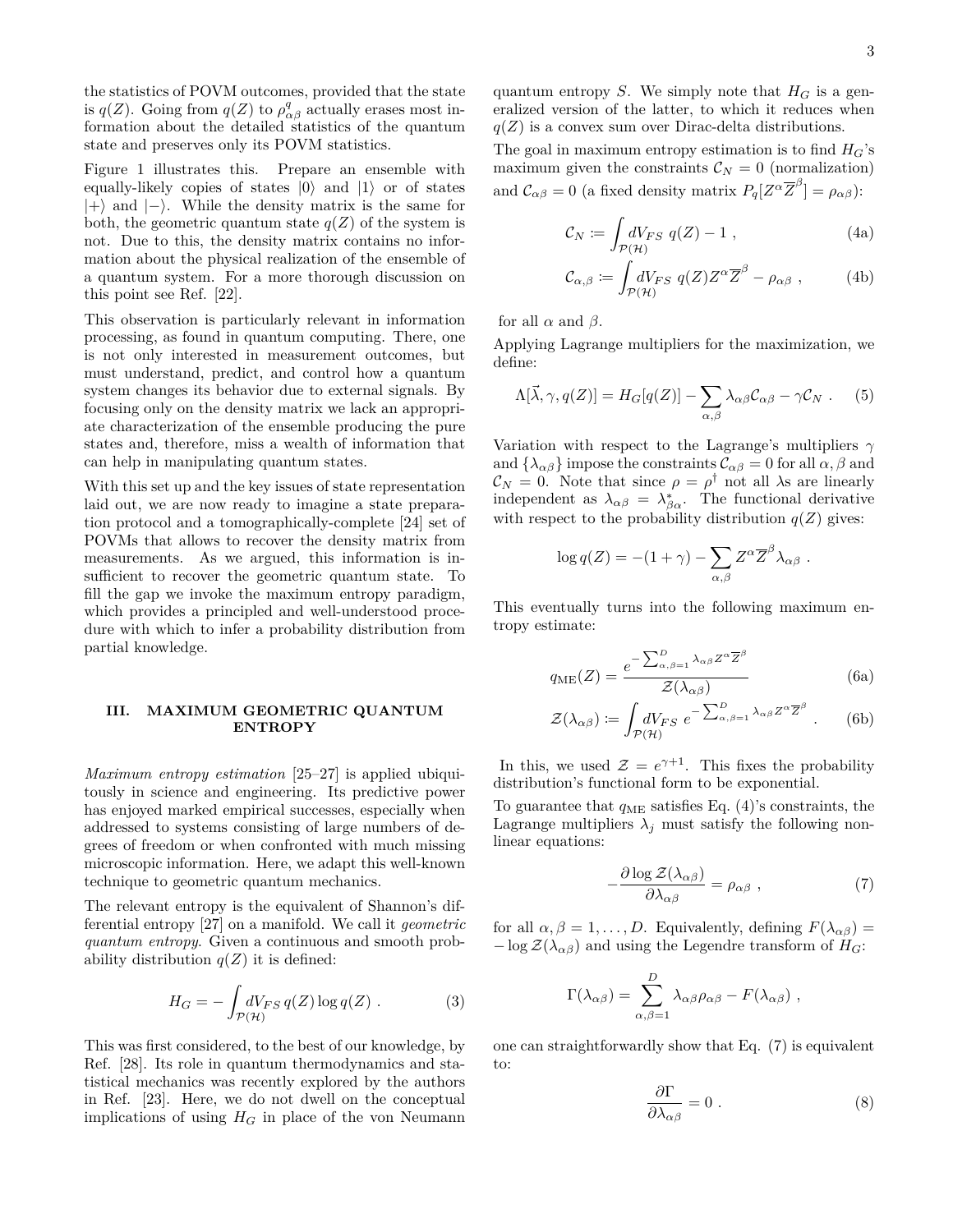for all  $\alpha, \beta = 1, \ldots, D$ .

Moreover, one can also show that the functional  $\Gamma(\lambda_{\alpha\beta})$ is everywhere convex, thus proving that if a stationary point—Eq. (8)—exists, it must be an absolute minimum. This statement then transfers to the entropy maximum since, by solution Eq. (6), we have  $\Gamma(\lambda_{\alpha\beta}) = -H_G[q(\vec{\lambda})].$ 

Convexity of the functional  $\Gamma(\lambda_{\alpha\beta})$  is established simply by showing that its Hessian  $\Gamma^{(2)}_{\alpha\beta;\tilde{\alpha}\tilde{\beta}}$  matrix is positive semidefinite. This is done by noticing that:

$$
\Gamma_{\alpha\beta;\mu\nu}^{(2)} = \frac{\partial^2 \Gamma}{\partial \lambda_{\alpha\beta} \partial \lambda_{\mu\nu}} \tag{9}
$$
\n
$$
= \mathbb{E} \left[ Z^{\alpha} \overline{Z}^{\beta} Z^{\mu} \overline{Z}^{\nu} \right] - \mathbb{E} \left[ Z^{\alpha} \overline{Z}^{\beta} \right] \mathbb{E} \left[ Z^{\mu} \overline{Z}^{\nu} \right]
$$
\n
$$
= \mathbb{E} \left[ Z^{\alpha} \overline{Z}^{\beta} Z^{\mu} \overline{Z}^{\nu} \right] - \rho_{\alpha\beta} \rho_{\mu\nu} .
$$

As with any covariance matrix, this is positive semidefinite. Thanks to this reformulation and despite the fact that a closed solution to Eq. (7) is not known, good iterative procedures that provide sufficiently-accurate solutions can be employed [29]. For example, gradientdescent optimization can be directly leveraged to find the minimum of  $\Gamma(\lambda_{\alpha\beta})$ . (For more in-depth discussion see Refs. [30–32].)

Taking advantage of its particularly simple form, we can extract an analytical form for  $\mathcal{Z}(\lambda_{\alpha\beta})$ . Appendix A provides the details; here, we simply quote the result. First, since  $\lambda_{\alpha\beta}$  is a Hermitian and positive-definite matrix we know we can always diagonalize it by means of a unitary matrix *U*:  $U\lambda U^{\dagger} = \lambda_D$ , where  $\vec{\lambda}_D = (\lambda_0, \dots, \lambda_{D-1})$ . By reversing this relation, the unitary matrix diagonalizing *λ*<sub>αβ</sub> provides a set of *D* functions such that  $\lambda_j = f_j(\lambda_{\alpha\beta})$ . With these definitions in mind:

$$
\mathcal{Z}\left(\lambda_{\alpha\beta}\right) = \sum_{k=0}^{D-1} \frac{e^{-f_j(\lambda_{\alpha\beta})}}{\prod_{j\neq k} \left[f_k(\lambda_{\alpha\beta}) - f_j(\lambda_{\alpha\beta})\right]}.
$$

By simple algebraic manipulations, the maximumentropy estimation  $q_{\text{ME}}(Z)$  can be written as a multivariate Gaussian. Using vector notation  $Z^{\alpha} = \vec{Z}$  and  $\overline{Z}^{\beta} = \vec{Z}^*$  and calling  $\vec{\mu} = \langle Z^{\alpha} \rangle$  and  $\vec{\mu}^* = \langle \overline{Z}^{\beta} \rangle$ , we find:

$$
q_{\rm ME}(Z) = \frac{1}{Q} e^{-\frac{1}{2}(\vec{Z}^* - \vec{\mu}^*)\Sigma^{-1}(\vec{Z} - \vec{\mu})}
$$
(10)

$$
Q = \int_{\mathcal{P}(\mathcal{H})} dV_{FS} \, e^{-\frac{1}{2}(\vec{Z}^* - \vec{\mu}^*)\Sigma^{-1}(\vec{Z} - \vec{\mu})} \,, \tag{11}
$$

where  $\Sigma$  is the covariance matrix  $\Sigma_{\alpha\beta} = \mathbb{E}\left[Z^{\alpha}\overline{Z}^{\beta}\right]$  –  $\mathbb{E}[Z^{\alpha}]\mathbb{E}[\overline{Z}^{\beta}], \ \vec{\mu}$  is the average vector  $\mu^{\alpha} = \mathbb{E}[Z^{\alpha}],$  and they are linear combinations of the  $\lambda_{\alpha\beta}$ . Fixing  $\Sigma$  and  $\vec{\mu}$  is equivalent to fixing all the  $\lambda_{\alpha\beta}$  and we can use this parametrization to fix the Lagrange multipliers in a functionally simpler way:

$$
\mu^{\alpha} = \mathbb{E}[Z^{\alpha}],
$$
  
\n
$$
\Sigma_{\alpha\beta} = \mathbb{E}\left[Z^{\alpha}\overline{Z}^{\beta}\right] - \mathbb{E}[Z^{\alpha}]\mathbb{E}[\overline{Z}^{\beta}]
$$
  
\n
$$
= \rho_{\alpha\beta} - \mu_{\alpha}\mu_{\beta}.
$$

Given knowledge of only the density matrix, we have no input about  $\vec{\mu}$ , which results in  $\vec{\mu} = 0$  and  $\Sigma = \rho$ .

#### **IV. CONCLUSIONS**

The geometric quantum state  $q(Z)$  is a probability distribution on a system's pure-state manifold  $\mathcal{P}(\mathcal{H})$ . It determines a system's state at a deeper and more refined level than its density matrix  $\rho$ . The latter only contains information about POVM statistics, which are essentially pairwise correlations. And so, to every geometric quantum state  $q(Z)$  there corresponds a unique density matrix  $\rho_q$  that describes  $q(Z)$ 's POVM statistics; see Eq. (2). However, the correspondence is many-toone: Given a density matrix  $\rho$ , there are various  $q(Z)$ compatible with  $\rho$ 's POVM statistics. One consequence stems from results presented in the two companion works, Refs. [22, 23], where it is argued in fuller detail that the geometric quantum state is a richer characterization of a quantum system's physical state—one that goes beyond its POVMs' statistics. Here, we answered a complementary, operational question, What is the best guess of  $q(Z)$ , assuming knowledge of the density matrix  $\rho$ ?



Figure 2. Maximum-entropy geometric quantum state in *probability + phase* coordinates  $(p, \phi)$  determined by functional Eq. (11). Here, we started with density matrix  $\rho$  given by  $\rho_{00} = 1 - \rho_{11} = 0.45$  and  $\rho_{01} = \rho_{10}^* = 0.2 - 0.3i$ .

This was answered using the constrained maximum entropy paradigm, an ubiquitous estimation technique in science and engineering. We showed that the entropy functional appropriate to quantum settings is the geometric quantum entropy of Eq. (3), a transposition into the quantum-state manifold of the classical notion of entropy of a phase space distribution. Due to Eq.  $(2)$ 's relation between the density matrix  $\rho$  and the geometric quantum state  $q(Z)$ , the resulting distribution  $q(Z)$ has Eq. (9)'s form of a multivariate Gaussian in which the covariance matrix  $\Sigma$  is directly related to the density matrix *ρ*. Given the Gaussian form, fixing its parameters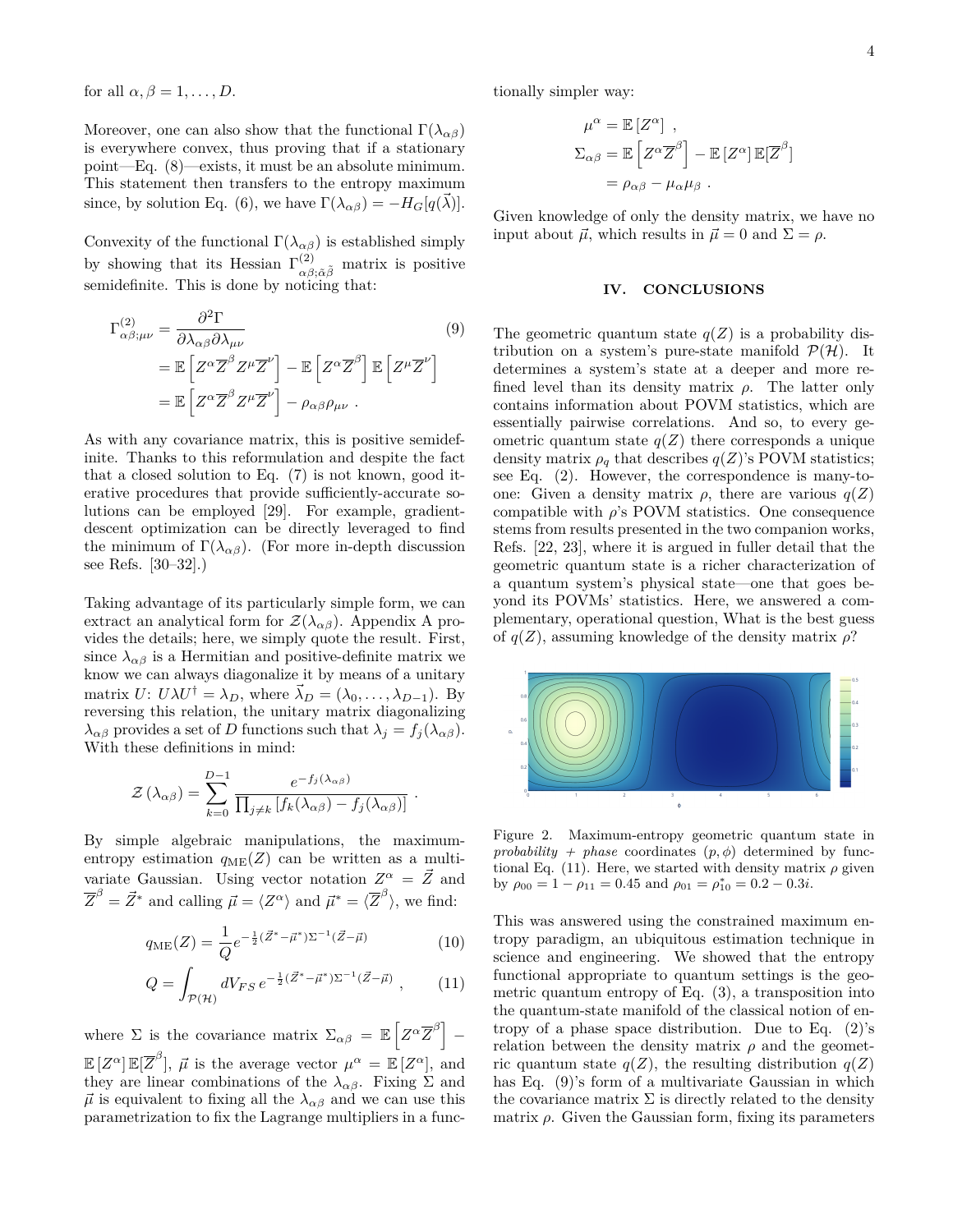amounts to an appropriate characterization of its average vector  $\vec{\mu}$  and covariance matrix  $\Sigma$ . Using this functional parametrization we derived the maximum entropy estimate for a geometric quantum state  $q(Z)$  with density matrix *ρ*:

$$
q_{\text{ME}}(Z) = Q^{-1}e^{-\frac{1}{2}\vec{Z}^*\rho^{-1}\vec{Z}}, \text{ with}
$$

$$
Q = \int_{\mathcal{P}(\mathcal{H})} dV_{FS} e^{-\frac{1}{2}\vec{Z}^*\rho^{-1}\vec{Z}}
$$

*,*

when det  $\rho \neq 0$ .

#### **ACKNOWLEDGMENTS**

F.A. thanks Marina Radulaski, Davide Pastorello, and Davide Girolami for discussions on the geometric for5

malism of quantum mechanics. F.A. and J.P.C. thank Dhruva Karkada for his help with the example, David Gier, Samuel Loomis, Ariadna Venegas-Li for helpful discussions and the Telluride Science Research Center for its hospitality during visits. This material is based upon work supported by, or in part by, a Templeton World Charity Foundation Power of Information Fellowship, FQXi Grant FQXi-RFP-IPW-1902, and U.S. Army Research Laboratory and the U. S. Army Research Office under contracts W911NF-13-1-0390 and W911NF-18-1- 0028.

#### **DATA AVAILABILITY STATEMENT**

The data that support the findings of this study are available from the corresponding author upon reasonable request.

- [1] R. K. Pathria and Paul D. Beale. *Statistical Mechanics*. Elsevier B.V., 2011. 1
- [2] W. Greiner, L. Neise, and H. Stöcker. *Thermodynamics and Statistical Mechanics*. Springer New York, New York, NY, 1995. 1
- [3] F. Strocchi. Complex Coordinates and Quantum Mechanics. *Rev. Mod. Physics*, 38(1):36–40, 1966. 1
- [4] T. W. B. Kibble. Geometrization of quantum mechanics. *Comm. Math. Physics*, 65(2):189–201, 1979.
- [5] A. Heslot. Quantum mechanics as a classical theory. *Phys. Rev. D*, 31(6):1341–1348, 1985.
- [6] G. W. Gibbons. Typical states and density matrices. *J. Geom. Physics*, 8(1-4):147–162, 1992.
- [7] A. Ashtekar and T. A. Schilling. Geometry of quantum mechanics. In *AIP Conference Proceedings*, volume 342, pages 471–478. AIP, 1995.
- [8] A. Ashtekar and T. A. Schilling. Geometrical formulation of quantum mechanics. In *On Einstein's Path*, pages 23– 65. Springer New York, New York, NY, 1999.
- [9] D. C. Brody and L. P. Hughston. Geometric quantum mechanics. *J. Geom. Physics*, 38(1):19–53, 2001. 1
- [10] I. Bengtsson and K. Zyczkowski. *Geometry of Quantum States*. Cambridge University Press, Cambridge, 2017.
- [11] J. F. Cariñena, J. Clemente-Gallardo, and G. Marmo. Geometrization of quantum mechanics. *Theoret. Math. Physics*, 152(1):894–903, 2007.
- [12] D. Chruściński. Geometric aspects of quantum mechanics and quantum entanglement. *J. Physics Conf. Series*, 30:9–16, 2006.
- [13] G Marmo and G F Volkert. Geometrical description of quantum mechanics—transformations and dynamics. *Physica Scripta*, 82(3):038117, 2010.
- [14] J. Avron and O. Kenneth. An elementary introduction to the geometry of quantum states with pictures. *Rev. Math. Physics*, 32(02):2030001, 2020.
- [15] D. Pastorello. A geometric Hamiltonian description of composite quantum systems and quantum entanglement. *Intl. J. Geom. Meth. Mod. Physics*, 12(07):1550069, 2015.
- [16] D. Pastorello. Geometric Hamiltonian formulation of quantum mechanics in complex projective spaces. *Intl. J. Geom. Meth. Mod. Physics*, 12(08):1560015, 2015.
- [17] D. Pastorello. Geometric Hamiltonian quantum mechanics and applications. *International Journal of Geometric Methods in Modern Physics*, 13(Supp. 1):1630017, 2016.
- [18] J. Clemente-Gallardo and G. Marmo. The Ehrenfest picture and the geometry of quantum mechanics. *Il Nuovo Cimento C*, 3:35–52, 2013. 1
- [19] D. C. Brody, D. W. Hook, and L. P. Hughston. On quantum microcanonical equilibrium. *J. Physics Conf. Series*, 67:012025, 2007. 1
- [20] D. C. Brody and L. P. Hughston. The quantum canonical ensemble. *J. Math. Physics*, 39(12):6502–6508, 1998.
- [21] D. C. Brody and L. P Hughston. Thermodynamics of quantum heat bath. *J. Physics A Math. Theo.*, 49(42):425302, 2016. 1
- [22] F. Anza and J. P. Crutchfield. Beyond density matrices: Geometric quantum states. *arXiv:2008.08682*, 2020. 1, 3, 4
- [23] F. Anza and J. P. Crutchfield. Geometric quantum thermodynamics. *arXiv:2008.08683*, 2020. 1, 3, 4
- [24] T. Heinosaari and M. Ziman. *The mathematical language of quantum theory*. Cambridge University Press, 2012. 3
- [25] E. T. Jaynes. Information Theory and Statistical Mechanics. *Phys. Rev.*, 106(4):620–630, 1957. 3
- [26] E. T. Jaynes. Information Theory and Statistical Mechanics. II. *Phys. Rev.*, 108(2):171–190, 1957.
- [27] T. M. Cover and J. A. Thomas. *Elements of Information theory*. Wiley-Interscience, New York, 2006. 3
- [28] D. C. Brody and L. P. Hughston. Information content for quantum states. *J. Math. Physics*, 41(5):2586–2592, 2000. 3
- [29] F. Anza. New equilibrium ensembles for isolated quantum systems. *Entropy*, 20(10):744, 2018. 4
- [30] L. R. Mead and N. Papanicolaou. Maximum entropy in the problem of moments. *J. Math. Physics*, 25(8):2404– 2417, 1984. 4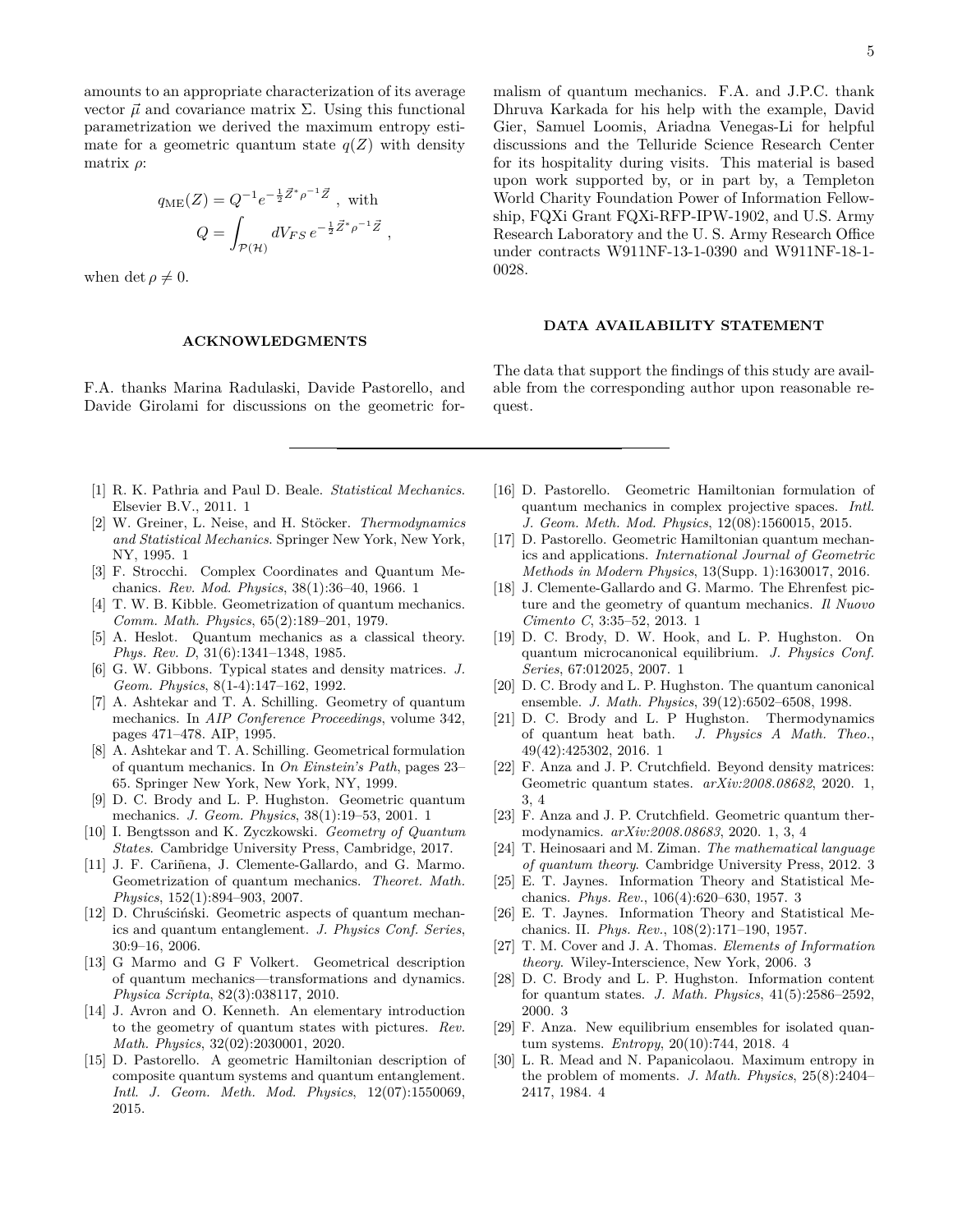- [31] A. Tagliani. Inverse Z transform and moment problem. *Probability Engine. Info. Sci.*, 14(3):393–404, 2000.
- [32] K. Schmudgen. *The moment problem*. Springer International Publishing, 2017. 4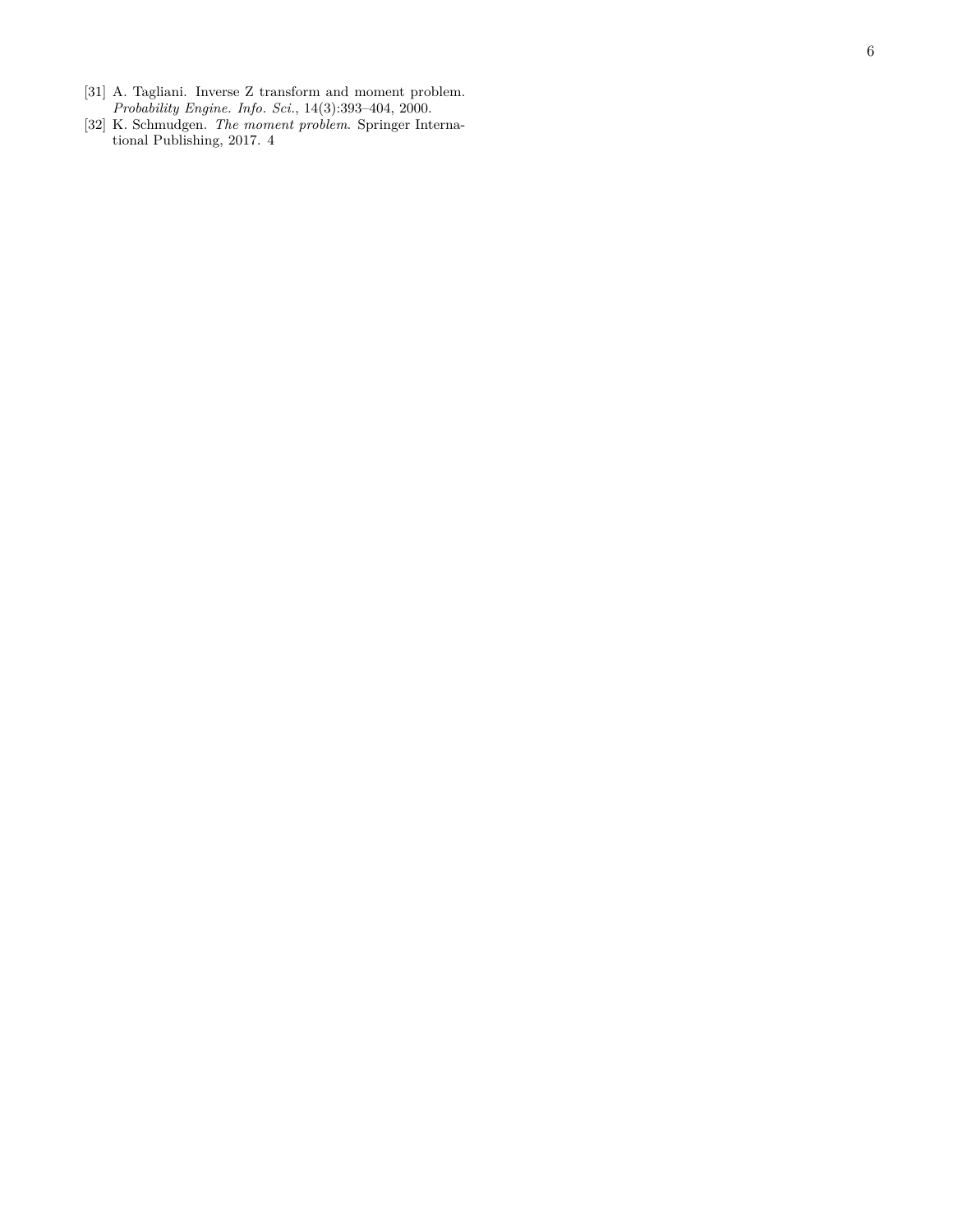# **Geometric Quantum State Estimation**

Supplemental Material

Fabio Anza and James P. Crutchfield

### **Appendix A: Calculating the Partition Function**

Recall:

$$
\mathcal{Z}\left(\lambda_{\alpha\beta}\right) = \int_{\mathcal{P}(\mathcal{H})} e^{-\sum_{\alpha,\beta} \lambda_{\alpha\beta} Z^{\alpha} \overline{Z}^{\beta}} dV_{FS} .
$$

Since  $\lambda_{\alpha\beta}$  are the Lagrange multipliers of  $\mathcal{C}_{\alpha\beta}$  we chose them to be Hermitian as they are not all independent. Thus, we can always diagonalize them with a unitary matrix:

$$
\sum_{\alpha\beta}U_{\gamma\alpha}\lambda_{\alpha\beta}U_{\beta\epsilon}^{\dagger}=l_{\gamma}\delta_{\gamma\epsilon}.
$$

This allows us to define auxiliary integration variables  $X_{\gamma} = \sum_{\alpha} U_{\gamma \alpha} Z^{\alpha}$ . Thanks to these, we express the quadratic form in the exponent of the integrand using that  $(U^{\dagger}U)_{\alpha\beta} = \overline{\delta_{\alpha\beta}}$ :

$$
Z\lambda \overline{Z} = \sum_{\alpha\beta} Z^{\alpha} \lambda_{\alpha\beta} \overline{Z}^{\beta}
$$
  
= 
$$
\sum_{\alpha\beta} \sum_{\tilde{\alpha}\tilde{\beta}} Z^{\alpha} \delta_{\alpha\tilde{\alpha}} \lambda_{\tilde{\alpha}\tilde{\beta}} \delta_{\beta\tilde{\beta}} \overline{Z}^{\tilde{\beta}}
$$
  
= 
$$
\sum_{\alpha\beta} \sum_{\tilde{\alpha}\tilde{\beta}} \sum_{ab} (Z^{\alpha} U_{\alpha a}^{\dagger}) (U_{a\tilde{\alpha}} \lambda_{\tilde{\alpha}\tilde{\beta}} U_{\tilde{\beta}b}^{\dagger}) (U_{b\beta} \overline{Z}^{\beta})
$$
  
= 
$$
\sum_{a} |X_{a}|^{2} l_{a} .
$$

Moreover, recalling that the Fubini-Study volume element is invariant under unitary transformations, we can simply adapt our coordinate systems to  $X_a$ . And so, we have  $X_a = q_a e^{i\nu_a}$ . This gives  $dV_{FS} = \prod_{k=1}^{D-1} \frac{dq_a d\nu_a}{2}$ . We get to the following simpler functional:

$$
\mathcal{Z}(\lambda_{\alpha\beta}) = \int_{\mathcal{P}(\mathcal{H})} e^{-\sum_{a=0}^{D-1} l_a q_a} \prod_{k=1}^{D-1} \frac{dq_a d\nu_a}{2}
$$

$$
= \frac{(2\pi)^{D-1}}{2^{D-1}} \int_{\Delta_{D-1}} e^{-\sum_a l_a q_a} \prod_a dq_a.
$$

Now, we are left with an integral of an exponential function over the *D* − 1-simplex. We can use Laplace transform trick to solve this kind of integral:

$$
I_{D-1}(r) := \int_{\Delta_{D-1}} \prod_{k=0}^{D-1} e^{-l_k q_k} \delta\left(\sum_{k=0}^{D-1} q_k - r\right) dq_1 \dots dq_{D-1}
$$
  
\n
$$
\Rightarrow \tilde{I}_{D-1}(z) := \int_0^\infty e^{-zr} I_{D-1}(r) dr ,
$$
  
\n
$$
\tilde{I}_n(z) = \prod_{k=0}^n \frac{(-1)^k}{(l_k + z)}
$$
  
\n
$$
= (-1)^{\frac{n(n+1)}{2}} \prod_{k=0}^n \frac{1}{z - z_k} ,
$$